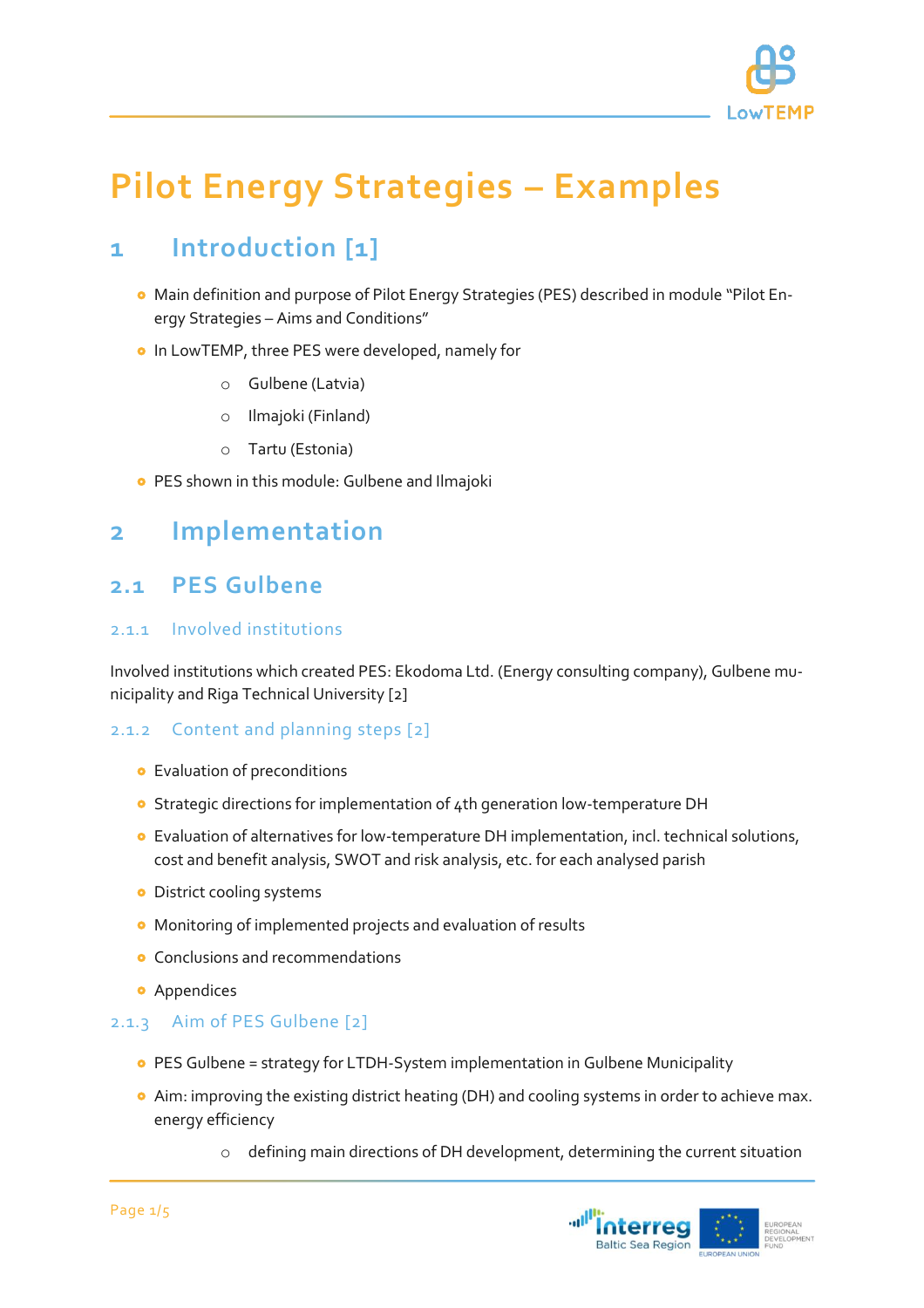

as well as forecasting the long-term changes in heat consumption

- o Recommending specific technical DH solutions for six parishes and for Gulbene city DH
- o development alternatives have been subjected by a risk-benefit analysis

#### 2.1.4 Evaluation of preconditions [2]

Evaluation of several preconditions was done, incl. exisiting planning documents, regulatory framework, stakeholder evaluation, institutional and organizational structure of heat supply, climatic and geopgraphical conditions.

#### 2.1.5 Strategic directions and technical development scenarios [2]

Based on the evaluation, three different strategic directions for the LTDH implementation are defined

- Energy efficient heat production from renewable energy sources
- **·** Lowering grid temperature
- **o** Integration of waste heat

Based on the strategic directions, three technical development scenarios are described

- **O** Scenario 1 All heat is produced in boiler house with woodchips. Operation with current temperature mode. Solar panel field for electricity generation as addition.
- Scenario 2 All heat is produced in a boiler house with woodchips. Operation at reduced temperature mode. Solar panel field for electricity generation as addition.
- **o** Scenario 3 Base load is covered by "Konto" Ltd., the rest of the heat is produced in the boiler house with woodchips. Operation at reduced temperature mode.

All scenarios were considered in a cost-benefit and a SWOT and risk analysis. Based on the results of these analyses, conclusions and specific recommendations for technical improvement, costs and management of the DH system can be given.

#### 2.1.6 Monitoring of implemented projects and evaluation of results [2]

- Monitoring of pilot testing measure "Bellava"
- **•** Main results
	- o Importance of careful monitoring system shown due to technical problems
	- $\circ$  Supply flow temperature not controlled by outdoor air temperature  $\rightarrow$  need for improvement of boiler operation
	- $\circ$  No use of cheaper plastic pipes which would reduce total investment costs  $\rightarrow$ consideration for other pilot projects still recommended

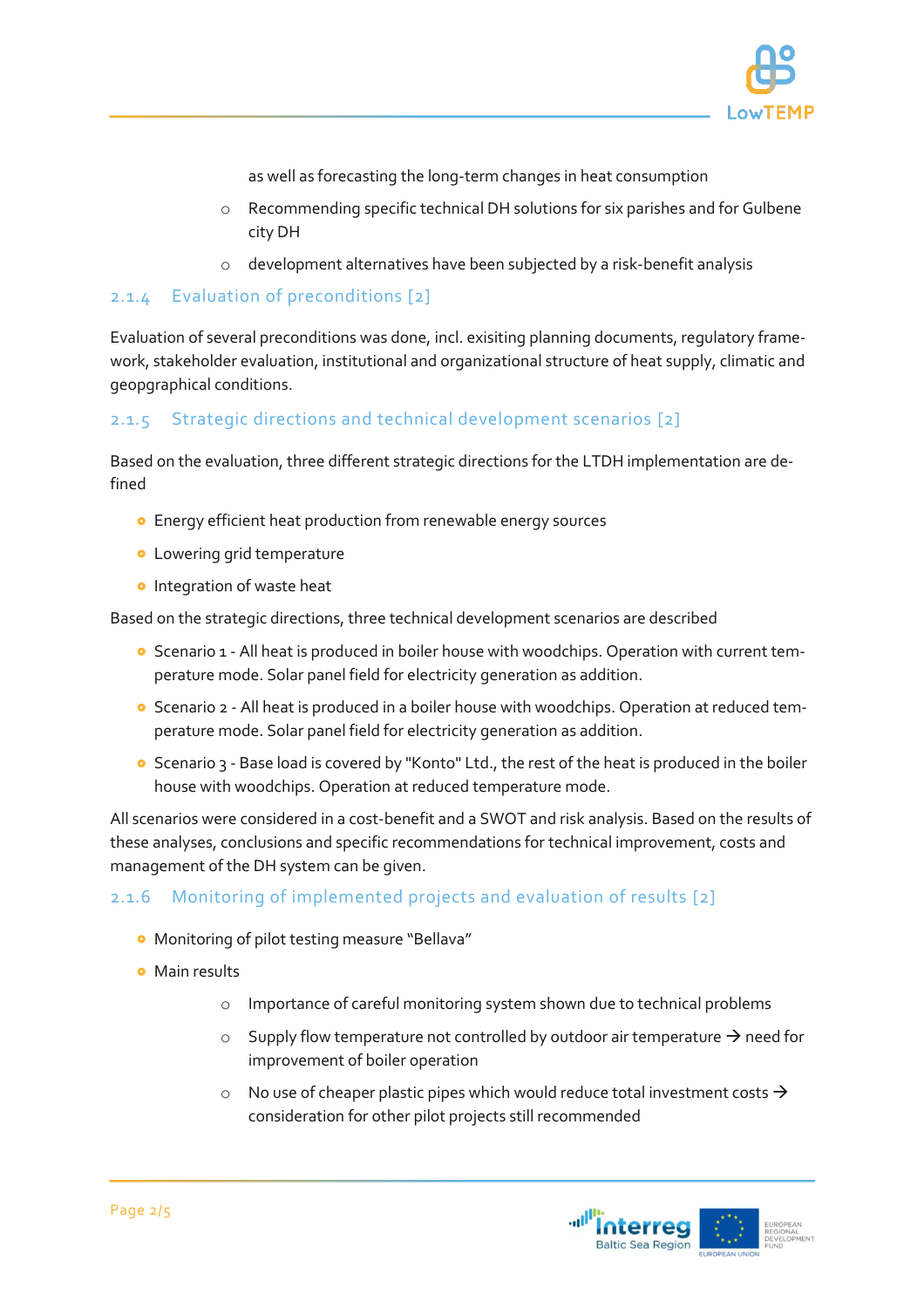

o internal heating system of buildings play crucial role in overall DH system performance

#### 2.1.7 Conclusions and recommendations for Gulbene [2]

- Developments in Gulbene regarding LTDH exceed average indicators of Latvian municipalities
- **•** Necessary: information campaigns on the main aspects, costs and development opportunities of DH to attract new consumers and new external sources
- Long term process of lowering DH grid temperature gradually identifying small districts where LTDH divisions can be created
- Need of strategic plan for energy efficiency measures at end-user side i.e. building's retrofitting measures

### **2.2 PES Ilmajoki**

#### 2.2.1 Involved institutions

Involved institutions which created PES: Kurikan Kaukolämpö Oy (DH company), Thermopolis Oy. (Development and consulting services company providing energy advising) [3]

#### 2.2.2 Content and planning steps [3]

- Analysis of Finnish energy system
- Anaylis of Regional energy system South Ostrobothnia
- **•** Urban preconditions in Ilmajoki municipality
- **o** Strategic directions for implementation of low-temperature district heating
- Analysis of future developments, incl. LCA, SWOT and risk analysis and pilot testing measure
- **•** Conclusions and recommendations

#### 2.2.3 Aim of PES Ilmajoki [3]

- **•** PES Ilmajoki = strategy for LTDH-System implementation in Ilmajoki municipality
- Aim: improving the existing district heating (DH) system in order to achieve max. energy efficiency under the challenge of a low settlement density
	- o defining main directions of DH development, determining the current situation as well as forecasting the long-term changes in heat consumption
	- o specific technical DH solution considering use of surplus heat (jointly with neighbouring community Kurikka)

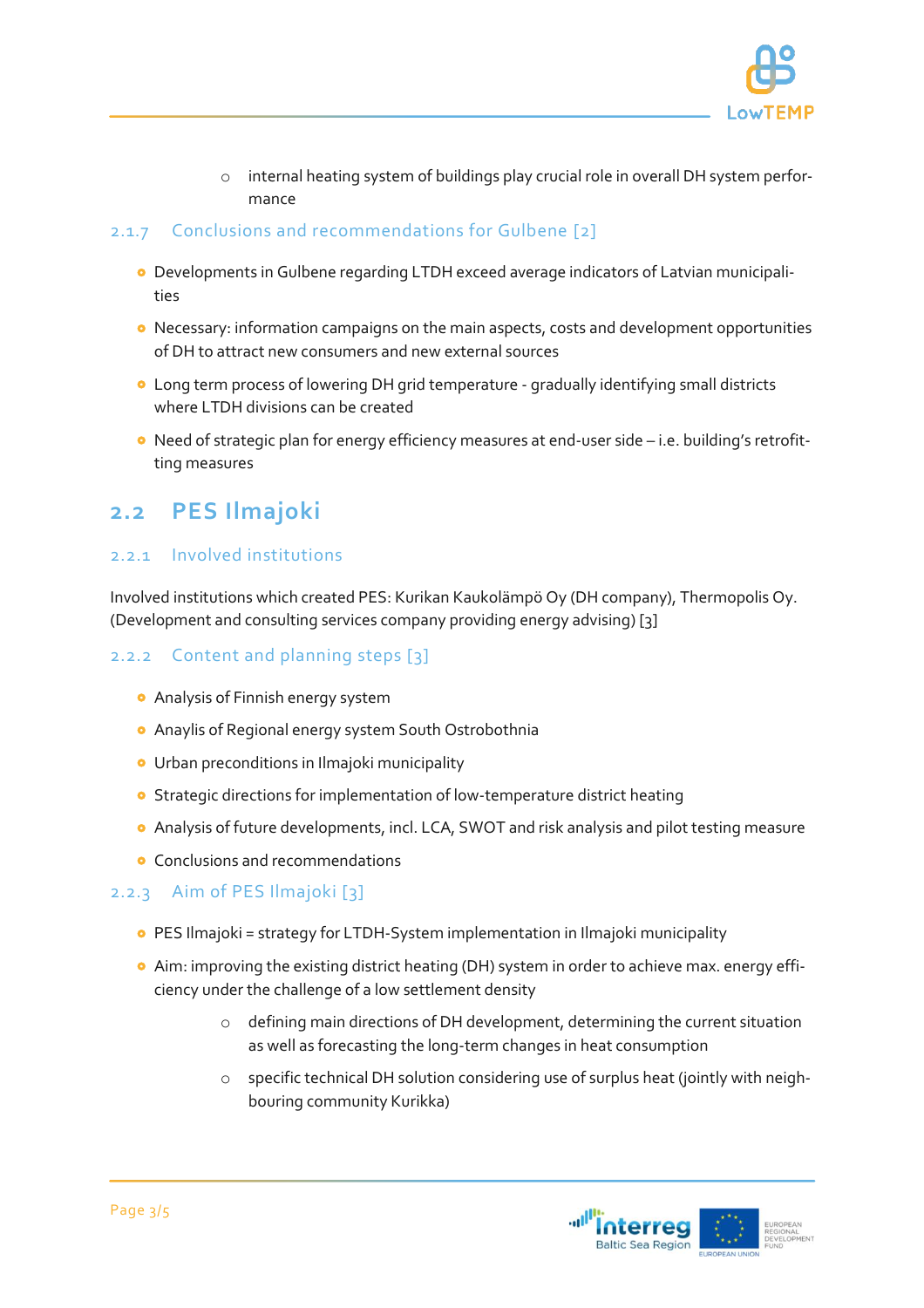

#### 2.2.4 Strategic directions [3]

- **.** Lowering grid temperature
- Replacing peat by integrating alternative energy sources, e.g. surplus heat, heat pumps
- **o** Improving energy performance of buildings

All scenarios were considered in a cost-benefit and a SWOT and risk analysis. Based on the results of these analyses, conclusions and specific recommendations for technical improvement, costs and management of the DH system can be given.

#### 2.2.5 Conclusions and recommendations for Ilmajoki [3]

- Reducing grid temperature by eliminating deficiencies in generation and distribution but also by integrating new technical solutions, e.g. IoT-technology
- **Industrial low temperature surplus heat from Koskenkorva is main alternative energy source** (in connection with heat pump unit)
- Due to its extend, biomass is still another alternative
- **•** Improving energy performance of buildings goes hand in hand with Finland's housing policy

# **3 Conclusion**

- **•** Two examples show PES with different emphases
- Not all planning steps that are recommended by PES methodology (seminar module "Methodology of Development of Energy Strategies) have to be elaborated
- **PES methodology gives guidance and recommendation on planning steps that are useful for** further plannings